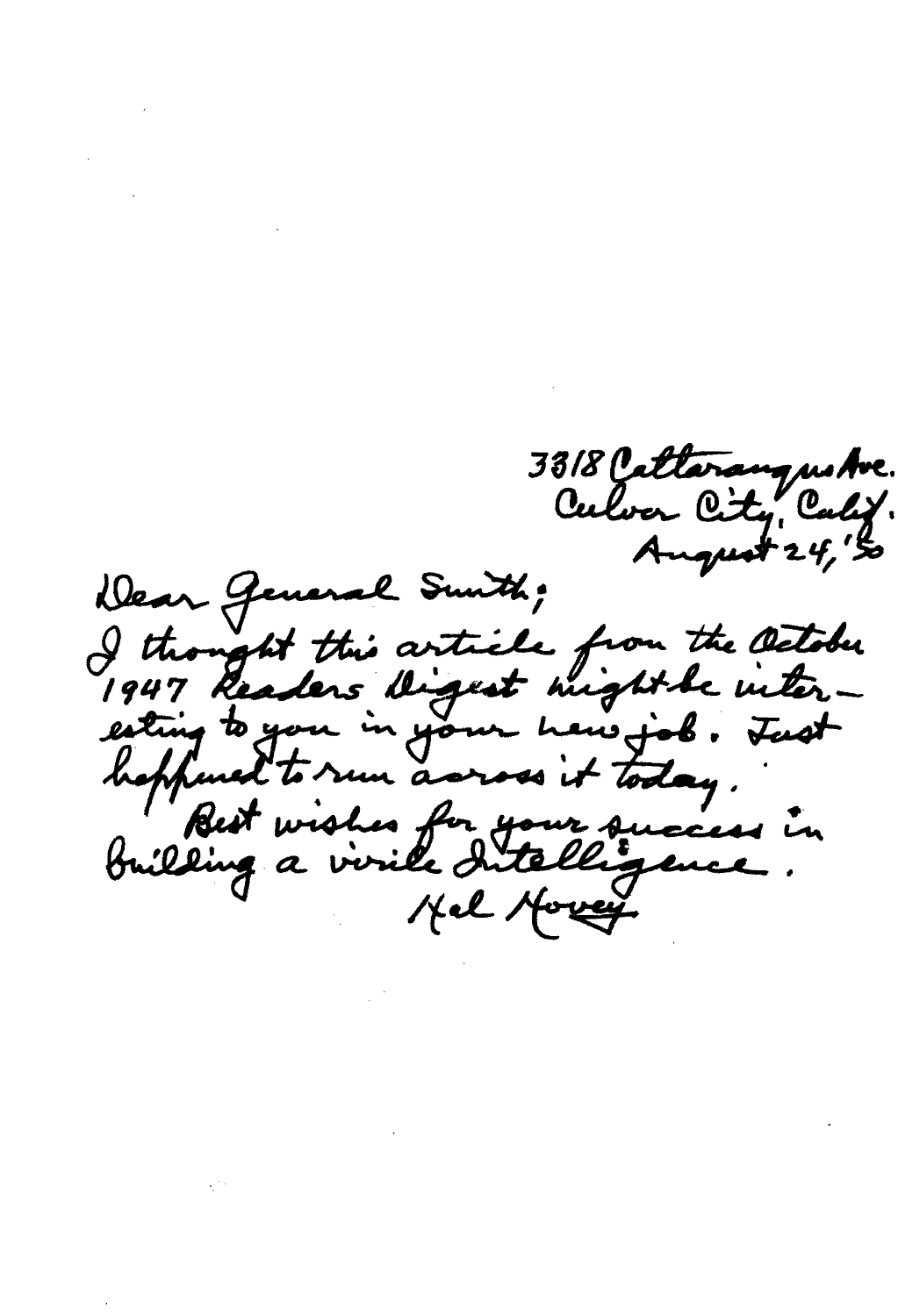His OSS helped shorten the last war; now he's crusading for something like it to help prevent another

## Our Wartime Spymaster Carries On

The Fascinating Story of "Wild Bill" Donovan

By Frederic Sondern, Jr.

HEN in serious trouble." said Franklin D. Roosevelt to a White House aide soon after Pearl Harbor, "it's a good idea to send for Bill Donovan." And the President, although William J. ("Wild Bill") Donovan had been an outspoken anti-New Dealer and his bitter political foe for years, reached for a phone.

Government leaders, legislators, heads of industries, generals and others with heavy responsibilities have long felt that way about the soft-spoken, gray-haired lawyer, soldier and statesman who in comparative anonymity has played and is still playing so vital a part in the country's destiny.

During the recent conflict, Donovan became one of the greatest spymasters of all time. His fabulous

intelligence and sabotage network, the Office of Strategic Services, was unquestionably a vital factor in our beating the Axis as quickly as we did. The intricate and melodramatic intrigue with the French which paved the way for our landings in North Africa, the preparations for General Alexander Patch's relatively inexpensive landing in

SS.

southern France, the surrender of the German army in Italy  $-$  these were projects of colossal impact, hatched and perfected in Washington by the imaginative man whose character so belies his nickname.

Donovan, all through the war, had agents on the top levels of the German General Staff, the Gestapo and the German Foreign Office. "To Donovan," a British intelligence chief once told me, "nothing is im-

67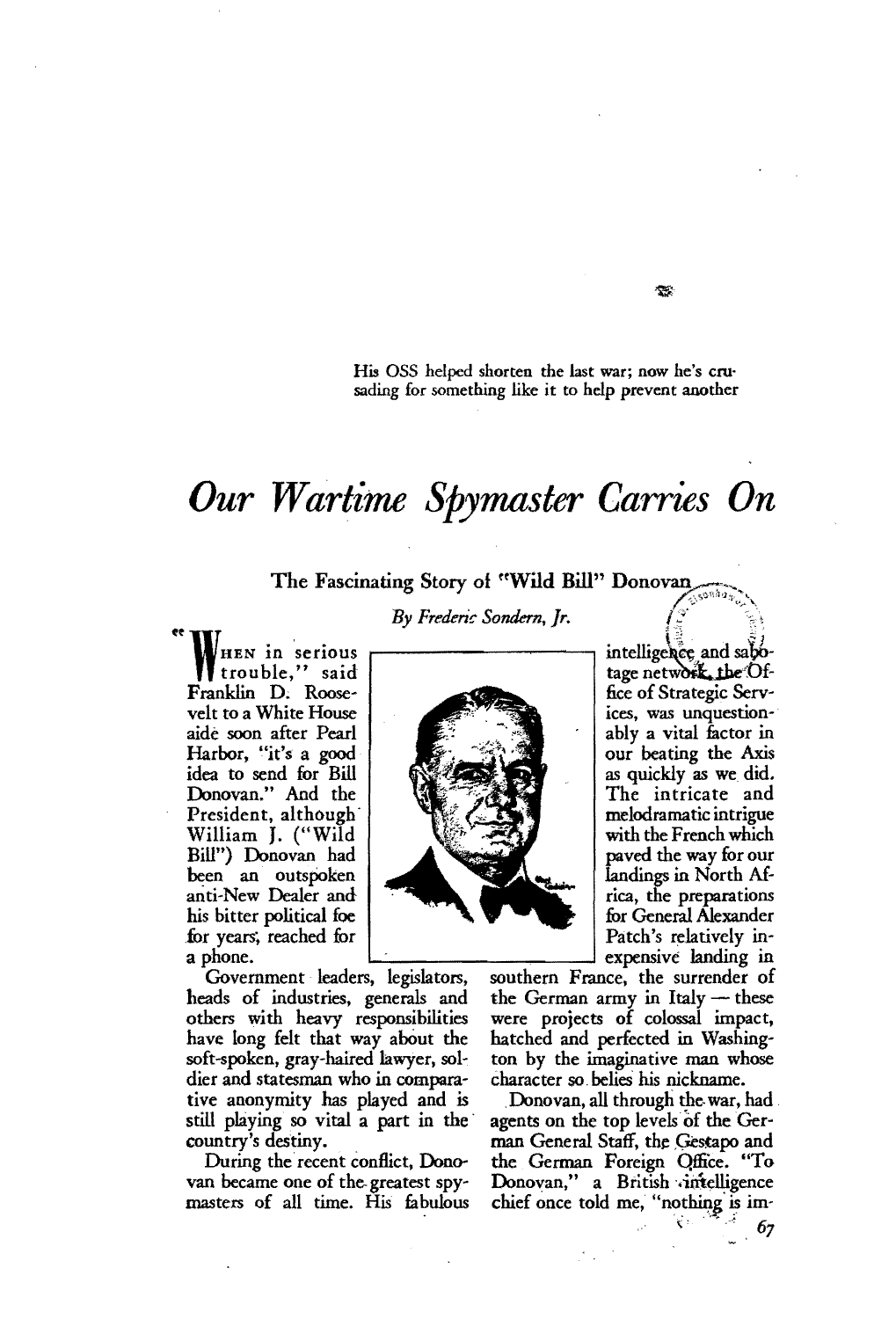## 68 *THE READER'S DIGEST October*

possible. He doesn't seem to know the meaning of the word."

Two years ago an executive order from President Truman dissolved the OSS. Most of its thousands of carefully picked experts went back to their· peacetime jobs. Donovan himself returned to his comfortable senior partnership in the large and prosperous Wall Street Jaw firm of Donovan, Leisure, Newton, Lumbard and Irvine. Unhappily, he saw his nucleus of a central intelligence agency, which offered the most comprehensive existing facilities for keeping the· President and his Cabinet . accurately informed on world affairs, smashed and repJaced by a Central Intelligence Group under a National Intelligence Authority. Central largely in name, the Group was a loosely knit combine of the State, War and Navy departments which grudgingly chipped in their intelligence facilities while perpetuating the kind of compartmentation and interdepartmental strife which contributed so largely to the disaster of Pearl Harbor. Without clear-cut directions as to the jobs to be done, without continuity at the  $top$  there have been two admirals and one general at its head in two  $years - our$  intelligence system is almost back to where it was in 1939.

Donovan has had to begin his long crusade all over again. Every week or so he goes to Washington, tries to make Congressional leaders see that we are courting disaster. We are the mightiest nation in the world, he says in effect, but also the most vulnerable. Our only present hope for security in this atomic era is to know the plans of Moscow, Madrid, Chungking, Paris and the others as soon as they are made. With that knowledge we can prevent war. But to have it we need the finest intelligence service ever devised. That has been, and is, Donovan's dream and lifework, to which he has unsparingly sacrificed both time and money. Its origin goes back to World War 1.

At 35, Colonel Bill Donovan came out of the first World War one of the most respected men in the AEF. He had won all three of the Armv's highest decorations  $-$  the Congressional Medal of Honor, the Distinguished Service Cross and the Distinguished Service MedaL With Father Francis Duffy, famed Catholic chapJain, Donovan made the "Fighting 69th" the toughest regiment of the formidable Rainbow Division, which spearheaded our forces through some of the worst battles of the war.

"His men would have cheerfully gone to hell with him," Father Duffy once said. "And as a priest; I mean what I say." It was typical of "Wild Bill" to stand like a rock in the face of heavy enemy fire and yell to his men, "They can't hit me, so they can't hit you either. Let's go!" Donovan won his Congressional Medal near the French village of Landres, when he stayed in the front line after being seriously wounded, and had himself carried round on a stretcher while he reorganized his shattered command.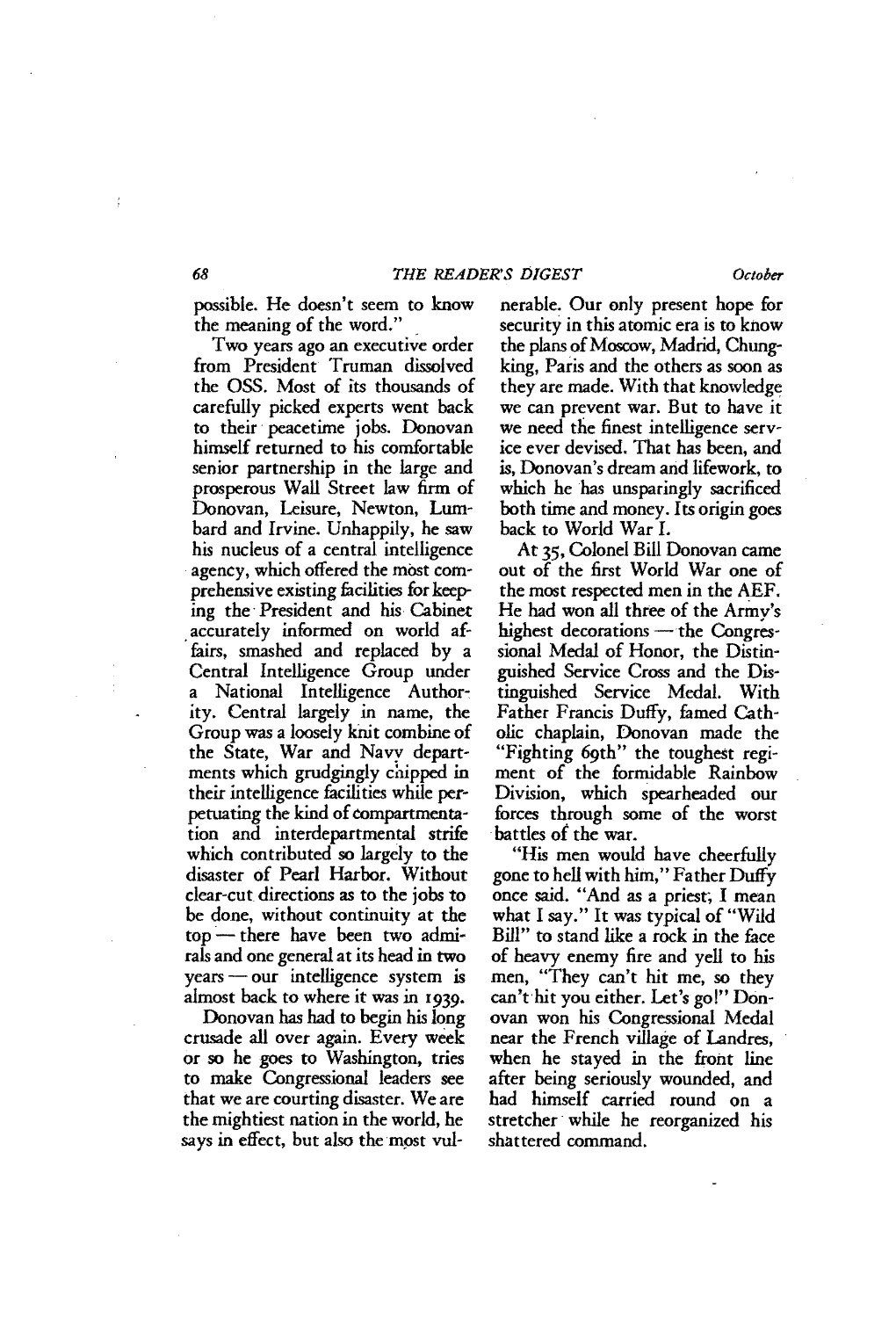## *1947 OUR WARTIME SPYMASTER CARRIES ON*

Donovan was no professional soldier. Born in a modest home in Buffalo, N. Y., he had worked his way through Columbia Law School, returned to Buffalo to practice, and joined the National Guard. On our entry into World War I he became Assistant Chief of Staff of the 27th National Guard Division, and later, when the Rainbow Division was formed, he was given a battalion of the "Fighting 69th," which regiment he was later promoted to command.

Donovan believed in making his soldiers as tough as possible by violent cross-country exercise and harrowing obstacle racing, which he always led himself. Once, after a particularly exhausting practice march in France, he pointed to a nearby hill. "Now we run to the top of that," he snapped. "Good Lord," came a plaintive voice from the rear of the column. "We're not that wild, Bill." "Wild Bill" stuck. Professional soldiers with Donovan were inclined to sneer at the care with which he organized his intelligence section, his frequent raids into German territory, his meticulous interrogation of prisoners. But they had to admit that he seemed to have an extraordinary habit of knowing what the Germans were going to do, where and when.

Europe fascinated and disturbed Donovan, and, he felt that World War I was only a prelude to more serious troubles. Home after 21 months of service, he set out to learn as much about the Continent

as he could. He has always been an omnivorous reader. "Donovan's highspeed brain," a close friend once said, "puts in more working time than three normal ones."

The more Donovan read in the early '20'S, the more convinced he became that there would be a second world war. He started making plans and filing them away in his cardindex mind, for future reference.

Meanwhile, his rise at the Car was ...<br>rapid. In 1922, as U. S. Attorney for the Western District of New York, he cracked a large and well-organized narcotics ring, and two years later became Assistant Attorney General in charge of the Criminal Division of the Department of Justice. Return ing to private practice in 1929. he found some of our largest corporatioos beating a path to his door.

Donovan's courtroom manner is quietly, impressive. He prepares a case with the infinite care that he gave his battle plans as a soldier. When he defended a large cement concern against federal antitrust prosecution, the Government experts admitted that Donovan knew almost as much about the cement business as they did. Whether in' a Congressional hearing or before the U. S. Supreme Court, he has never been known to be flustered or lose his temper. He speaks in a low but powerful voice, without apparent histrionics, but with an air of absolute authority.

Despite the pressure of his large practice and his political activities  $$ he was one of Herbert Hoover's prin-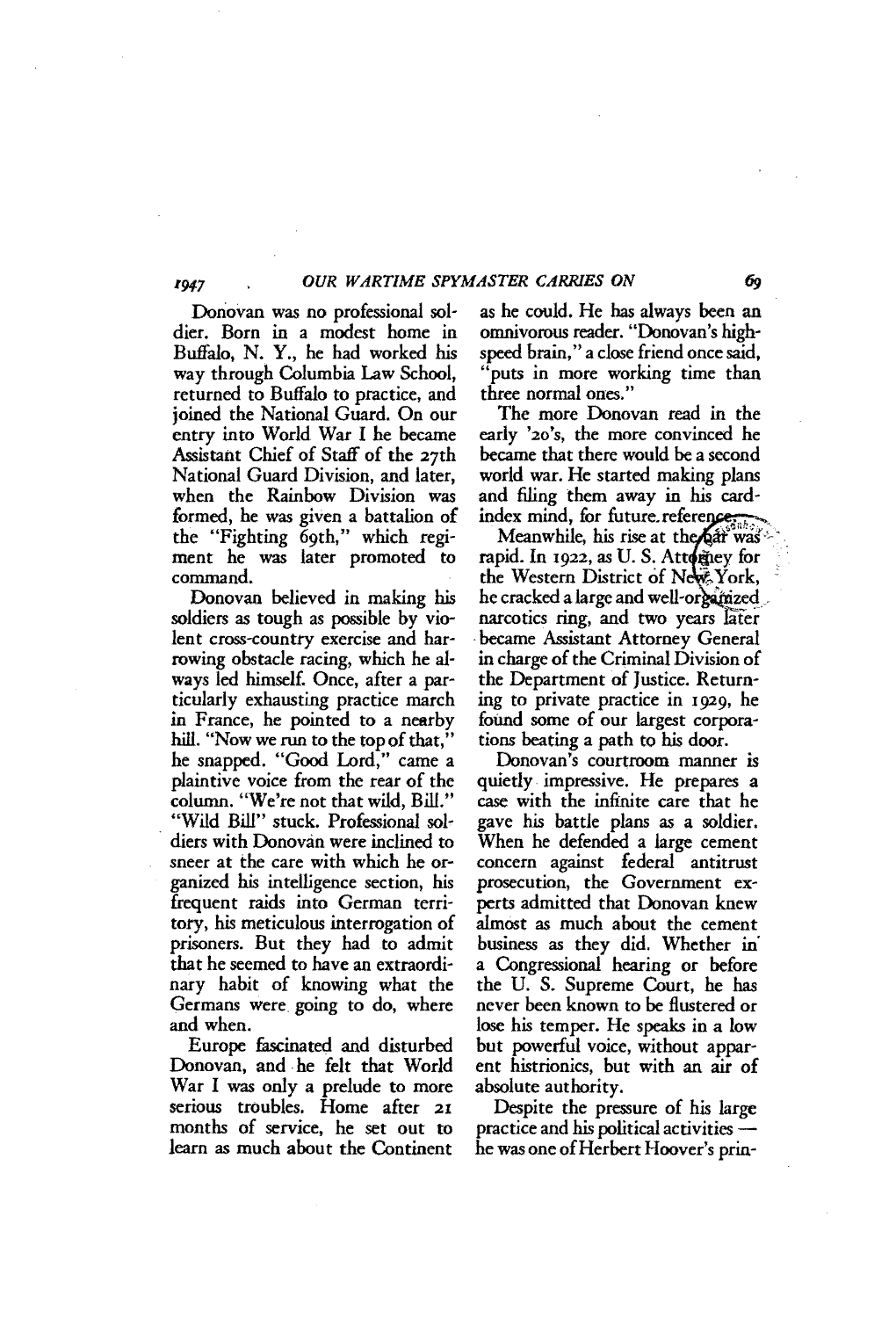cipal advisers in 1928, and ran for ,governor of New York on the Republican ticket in  $1932 -$  developments in Europe plagued Donovan. When Mussolini invaded Ethiopia, he wanted to investigate for himself. His friends in the State Department told him the Duce would not permit him to visit Marshal Badoglio's headquarters. Donovan went to Mussolini anyway. The dictator was very stiff at first. "Your Excellency," said Donovan, "if your troops are no better than they were in the last war, then this Ethiopian conflict is only a small colonial affair. But if you, with your genius, have re-<br>created the Sixth or Tenth Legion of Julius Caesar, then the balance of world politics may be changed." The Duce drew himself up. "You'll see for vourself," he beamed. "I'll send you there." Donovan returned to Washington from Ethiopia with not only invaluable information about tbe strength and equipment of the Italian army and navy but also a very accurate idea of Mussolini's plans for the Mediterranean area.

When the Franco revolution broke out in Spain, Donovan again went to see for himself. His practiced military eye noticed, among other things, a remarkable new type of field gun, manned by Germans. He watched it fire a few fast bursts at ground . troops, then swing up quickly to shoot down a Loyalist plane. It was the now famous German "88," which proved so lethally effective. all through World War II. After a few weeks of careful observation, Dono-

van was convinced that the German General Staff was methodically trying out a whole arsenal of new weap -ons in Spain. There was no doubt in his mind that a War was in the mak $ing - an$  entirely new kind of war.

Washington was only mildly interested. The Army's ordnance department, commenting on the gun which the Colonel had seen, said no such gun existed or could possibly be practicable.

But what worried Donovan most was the fact that we had no system of watching and analyzing the developments in Europe. Except for their own ingenuity and capacity for observation, our military attachés had virtually no intelligence facilities. Donovan tried again and again to warn the Administration that we were sticking our heads in the sand. Finally his chance came.

Early in 1940, President Roosevelt was desperate for an accurate estimate of German intentions, and whether the British were going to be able to hold out against the blitz. Secretary of the Navy Frank Knox suggested Donovan as a special Presidential agent.

And so, in July of that grim year, as the Battle of Britain was about to enter its most decisive phase, Donovan boarded the Lisbon Clipper on a "business trip" to London. He visited powerful British friends, who knew him from World War I and trusted him implicitly. They showed him their radar network, the new Spitfires, the coastal defenses which could turn every vulnerable beach-

J.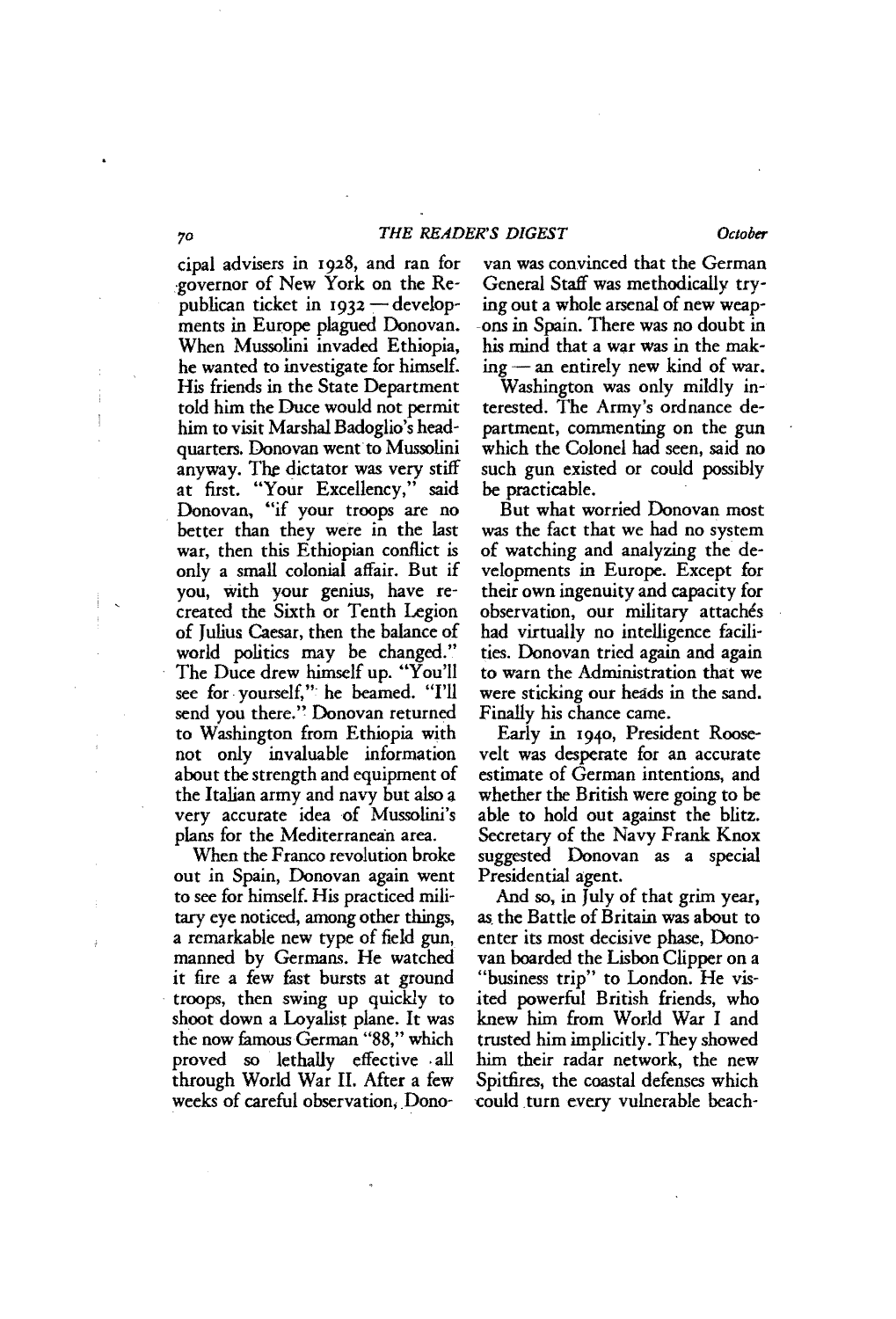head on the island into an inferno of blazing oil, and other devices known only to the inner circle of the British high command. Even many of the sacrosanct secrets of their intelligence system on the Continent, the plans for resistance in France, and the techniques of Commando warfare were revealed to him. Donovan went back to Washington with the conclusion that England would hold.

There was black pessimism in the White House when he arrived: the Army and the State Department were sure the Luftwaffe would smash the British defenses. The Colonel was quietly confident. As the weeks went by, the British stopped Göring's attack  $-$  and FDR's confidence in Donovan grew steadily. The back door of the White House was opened to him, and he took full advantage of it.

Donovan's plans for "irregular  $\text{warfare}$ " — propaganda, sabotage, underground resistance  $-$  especially caught the President's imagination. Above all, the Colonel explained, it would be necessary to know *everything* about the war potentialities of every country which might become involved in the conflict. That would take a centralized, powerful intelligence agency capable of making a complete picture of any situation anywhere in the world when the President needed it. Roosevelt agreed, but felt the time was not politically ripe for such an organization. Congress would not vote the money.

In December 1940 the President sent Donovan on another mission.

He traveled for three months  $-$  to Gibraltar, Malta, the Balkans, Egypt, Turkey, Spain, Portugal. talking and listening to the People Who Knew, and watching the fighting. The might of the Axis was expanding rapidly. If we were to save ourselves from it, Donovan reported to FDR, we would have to prepare to fight it with its own underhanded weapons. Convinced of the urgent need, in July 1941 the President created the Office of the Coordinator of Information, and Donovan went to **work** on the biggest and most in **B**eate intelligence job ever undertaken.

From that day until the end  $\delta$  the war, "Wild Bill" rarely worked than 18 hours a day. Sometimes he would have ideas at two or three in the morning and suddenly send for a secretary to take dictation. At eight he would be at his desk again, pinkcheeked and energetic as usual. One of the. nightmares of Donovan's secretariat was the word' that he had decided to "go and see for himself." Anyone of his associates might be yanked out of bed in the middle of the night' and given only a few hours to prepare for a *trip* to London or Cairo.

Within a few months Donovan had hired the most extraordinary assortment of brains ever assembled in a Government agency. The cream of the academic world came  $\mathbf{r}_0$ Washington to work for him: James Baxter, president of Williams College, Professors William Langer and Edward Mason of Harvard, Professors Wilmarth Lewis and Sherman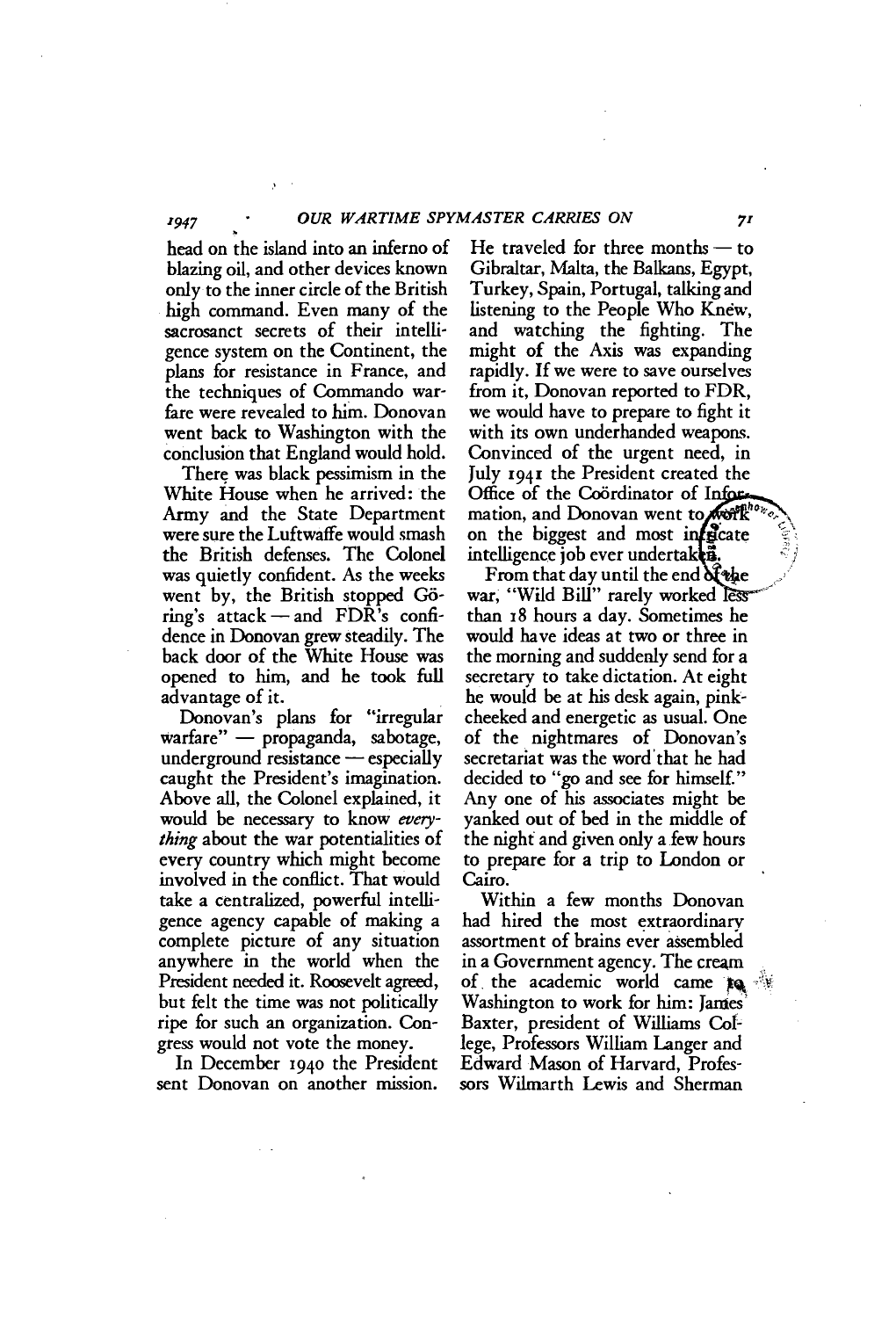Kent of Yale, and many more who could have made up a superb university faculty. For his administrators he collected an equally extraordinary group of business heavyweights-Junius and Harry Morgan, bankers; Atherton Richards of the Hawaiian Pineapple Company; Elmo Roper, the *Fortune* survey director; and a host of others, ranging from socialite playboys to second-story workers with police records.

In June 1942 Donovan suggested to FDR that the ambiguous Office of the COOrdinator of Information should be changed to the Office of Strategic Services and placed under. the jurisdiction of the Joint Chiefs of Staff. He wanted to mesh the organization more closely in the military effort and obtain broader powers to organize and expand clandestine intelligence and sabotage activities.

In the Army's Military Intelligence Division and in the Office of Naval Intelligence, as soon as their chiefs found out what Donovan was up to, it became popular to call him "the crazy man" and the "amateur competitor." "Donovan's professors" became the butt of Washington's interdepartmental jokes and gossip. OSS was referred to as "Oh So Social" and "Oh So Silly."

Donovan, however, was undis turbed. He was fighting a new kind<br>of war, and he approached it with a completely open mind. "Let's give it a try" was one of his favorite expressions. Once, at a grueling OSS staff meeting plotting future action against Germany, an irritated young

Army officer flared: "Good Lord. why don't we just drop into Berlin and assassinate Hitler? It would all be much simpler." Donovan raised his eyebrows and looked fixedly at the young man for a moment. "Well," he said finally, "why don't we?" He was stopped from trying only by a report from Allen Dulles. his chief agent in Switzerland, that some German officers were going to try it themselves.

Donovan's influence on his men was enormous. Unlike most brass, he was always available and easy to talk to. He would keep colonels waiting while he consulted with a sergeant who had a bright idea. A flustered aide, on one occasion, was trying to get him to an important meeting at the War Department. But the General was talking to a nondescript little man with a foreign accent. "Never mind, my boy," said "Wild Bill" to the aide a half hour later. "That man is going to jump into Berlin pretty soon. The meeting isn't going anywhere; it can wait."

Donovan's enthusiasm, spontaneity and love of the different was quickly communicated all the way down the line. "He made me fed," said one agent whom Donovan sent on a particularly dangerous mission into the Balkans, "as though it was all going to be perfectly simple. He talked to me quietly for half an hour, and I walked out of his office convinced that I could do the job." That is Donovan's way.

The sabotage and resistance work of the OSS, the· officers parachuted

 $7<sup>2</sup>$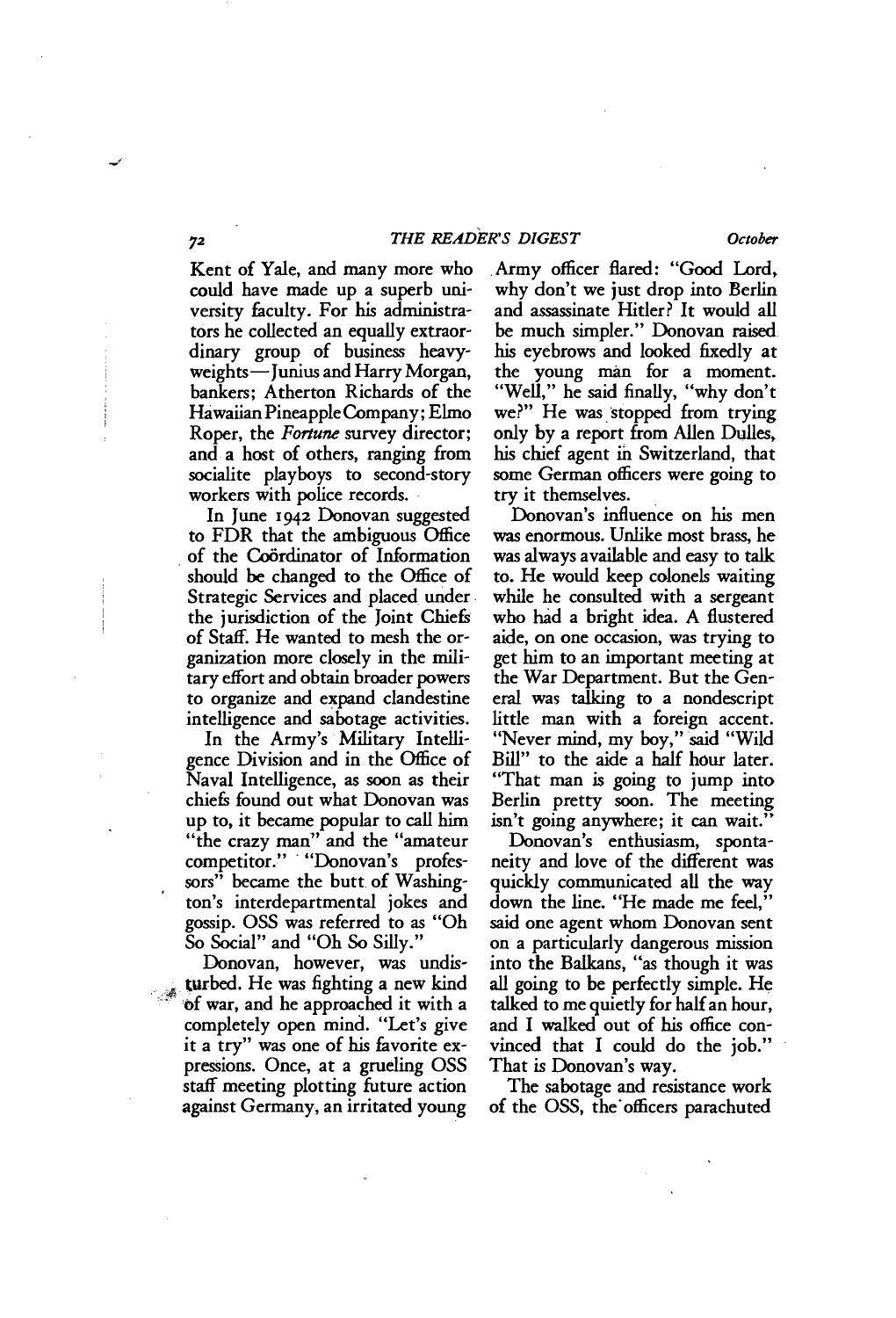to the' Maquis in France, and the damage they inflicted on the Ger mans have been widely publicized. Relatively little attention has been given to Donovan's intelligence system, which he rightly considered even more important than the more lurid terrorists. It was two-pronged. Well-trained agents were infiltrated into Germany, occupied France and northern Italy by methods which cannot be revealed in detail even today. In the six months before Hitler's collapse, 200 of Donovan's agents, equipped with radios, had penetrated German-occupied territory and were sending out information on troop movements, bomb hits, morale. Combining the findings of OSS men in the field with those of the "carpet-sweepers," the expert researchers in Washington, Donovan's men were able to work out the strength of the German army, penetrate· the scrupulously guarded secret of the Nazi tank production figures, and keep track of the Reich's food situation. Their accuracy amazed even themselves when, after Hitler's collapse, they finally saw the actual German figures.

In a freight-rate schedule which an OSS operative had sent to Washington, one of Donovan's watchers noticed an unfamiliar Austrian village quoted for oil shipment prices, and suspected rightly that a new refinery had been put up there. Although beautifully camouflaged, it was promptly bombed out of existence by the Eighth Air Force.

"You can find out anything you

want to know about anybody in the world," ,Donovan once announced at a staff meeting, "if you really want to." Within a year after the creation of OSS, "Donovan's professors" were paying dividends both in lives and success. Generals in the field began calling on local OSS detachments for help, and the Joint Chiefs of Staff paid careful attention to Donovan's "estimate of the situation." The OSS grew into an organization of 12,000 people. By the time the war ended, it had spent \$135,000,000. No one who knew the part it played in our victory fe that the money had been was Donovan had created, out of fiothing, an organization without  $\frac{1}{2}$  equal in the world. But he had to fight for it every inch of a long, waster  $\mathbf{Q}$ way. If there is ever need for a future OSS there will not be time for such a protracted struggle.

So "Wild Bill" is fighting again. He wants an independent intelligence agency, with a civilian at its head, which can coordinate the information of all other Government agencies, supplement that with its own findings, and present the complete picture to the President and the Cabinet for speedy attention. Whether we like it or not, we have many enemies in the world today, says Donovan. We must know exactly what they are doing. That makes as much sense now as it did in 1940. "Wild Bill" has recently. returned from one of his "investigation trips" to Europe. It behooves us to heed what he has to say.